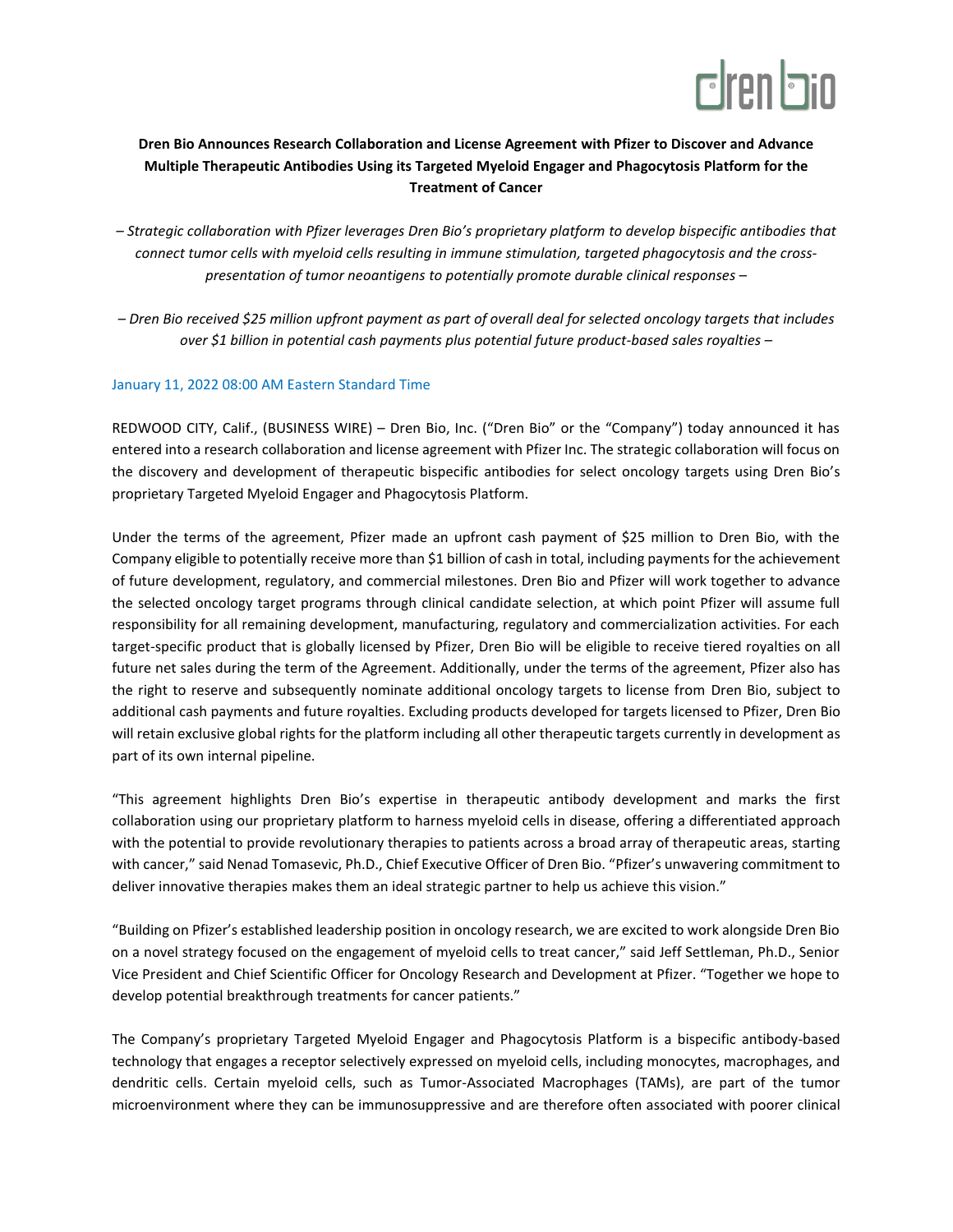outcomes. By repolarizing TAMs and engaging them together with dendritic cells to execute targeted phagocytosis, antigen presentation, and subsequent T cell activation, the Company's platform antibodies may expand the therapeutic benefit of immunotherapy while also potentially promoting durable clinical responses.

Data generated to date using platform antibodies from the Company's pipeline demonstrate a differentiated, multipronged mechanism of action that encompasses (i) direct coupling of myeloid cells with tumor cells, (ii) stimulation of myeloid cells causing the release of key cytokines responsible for repolarizing TAMs in order to mitigate the immunosuppressive tumor microenvironment, (iii) targeted phagocytosis of tumor cells and (iv) cross-presentation of tumor neoantigens to promote the future activation of tumor-specific T cells to potentially promote a long-lasting immunological memory response. The unique biology of the novel phagocytic receptor targeted by the Company's platform antibodies enables controlled myeloid cell activation only in the presence of the target antigen, resulting in localized cytokine release for potentially greater therapeutic indexes and safety profiles. In addition to the pharmacodynamic effect demonstrated in preclinical non-human primate studies to date, the observed tolerability and safety profile support the potential utilization of future platform candidates at higher or broader dose levels, which may provide an important benefit when compared to competing technologies such as T or NK cell engagers and antibody drug conjugates.

Dren Bio's internal development pipeline for the platform currently includes multiple antibodiestargeting both liquid and solid tumor types. In addition to the initial focus on developing therapies for the treatment of cancer, the Company has also generated data using platform antibodies against targets associated with non-oncology indications, including forms of amyloidosis and Alzheimer's disease. This data further supports the vast potential of the platform for developing multiple successful product candidates.

## **About Dren Bio**

Dren Bio is a privately held, preclinical-stage biopharmaceutical company focused on developing therapeutic antibodies for the treatment of cancer, autoimmune and other serious diseases. The Company's management team and scientific advisors have significant expertise covering the discovery and development of drug product candidates designed to selectively target and deplete pathologic cells, protein aggregates and other disease-causing agents. Dren Bio's drug discovery pipeline encompasses two distinct programs. The Company's first program focuses on enhanced antibody-dependent cellular cytotoxicity. The lead product candidate from this first program, DR-01, has been shown preclinically to induce rapid antibody-mediated depletion of a cell type that possessesintrinsic cytotoxic potential and is the primary driver of disease in several rare hematologic malignancies. In addition, DR-01 is also being evaluated for potential use in treating a number of auto-immune indications for which the same cytotoxic immune cells are known to play a key role. Dren Bio is on track to file the first IND for DR-01 in early 2022. The Company's second program surrounds its proprietary Targeted Myeloid Engager and Phagocytosis Platform, a bispecific antibody-based technology that engages a receptor selectively expressed on myeloid cells, including monocytes, macrophages, and dendritic cells. Certain myeloid cells, such as Tumor-Associated Macrophages (TAMs), are part of the tumor microenvironment where they can be immunosuppressive and are therefore often associated with poorer clinical outcomes. By repolarizing TAMs and engaging them together with dendritic cells to execute targeted phagocytosis, antigen presentation, and subsequent T cell activation, the Company's platform antibodies may expand the therapeutic benefit of immunotherapy while also potentially promoting durable clinical responses. For more information, please visit the Company's website at [www.drenbio.com.](http://www.drenbio.com/)